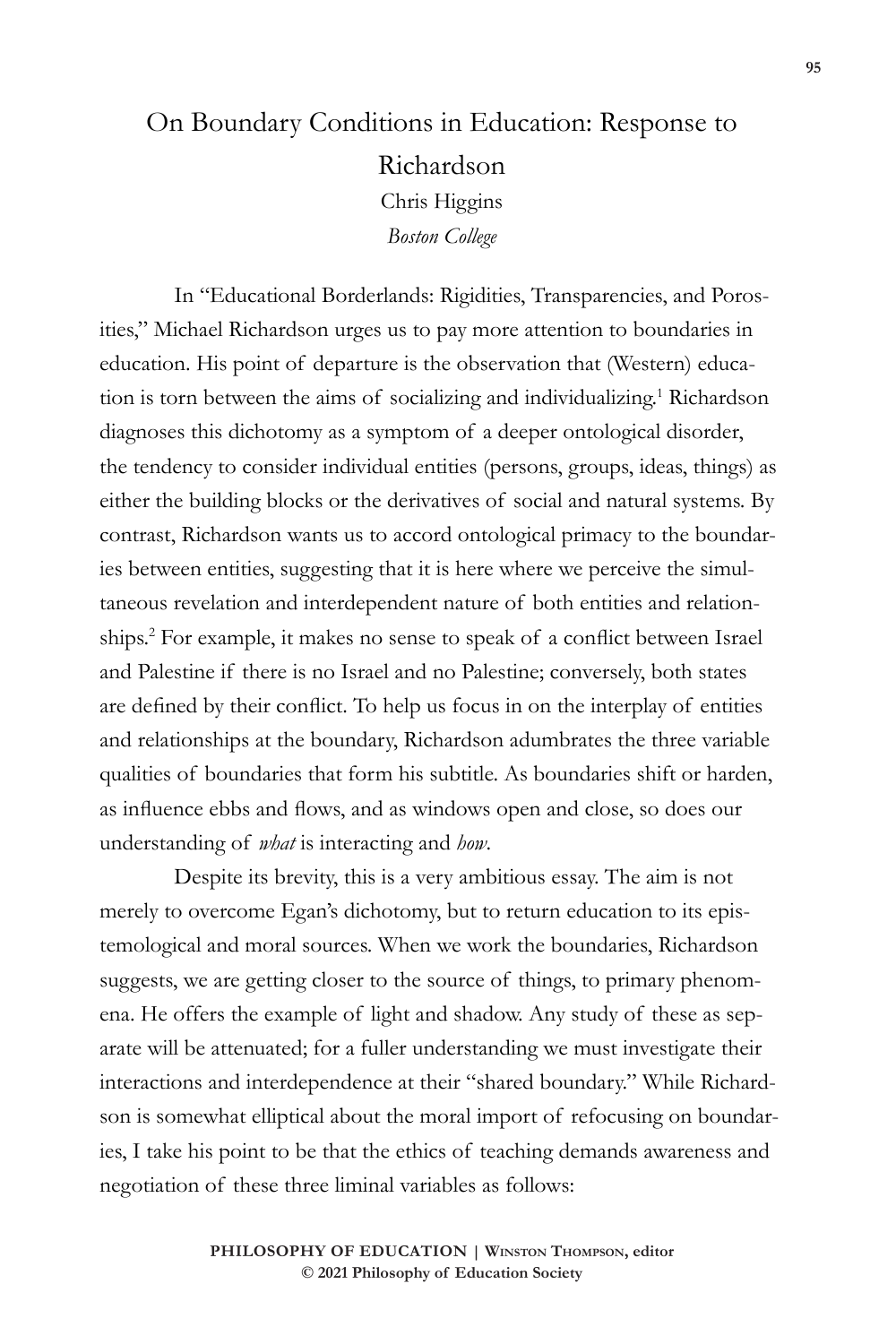*Rigidity*. A teacher and student meet at what is both a personal boundary and a role boundary. An overly rigid personal boundary is an ethical loss, a disavowal of the fact that each is caught up in the life of the other; an overly malleable personal boundary leads to the ethical violation of treating the other like an extension of yourself. The doctrine of the mean also applies to role boundaries. As the teacher-student relationship is predicated on growth, it should be evolving. Without some renegotiation of roles, the relationship arrests. Conversely, if there is too little integrity to role boundaries, the relationship dissolves.

*Transparency*. Without some degree of transparency, students and teachers must resort to guesswork. Students are wondering what the teacher thinks of them or wants from them. Or they may be trying to perceive the teacher's relation to the material: Does my teacher really care about this? If so, why? If not, why should I? Meanwhile, teachers are wrestling with their own set of questions: What do my students know, need, love, fear? What is going on with this student? How did that lesson go over? Given the importance and inevitability of such questions, I do not know whether to describe an opaque teacher-student relationship as dystopian or commonplace. Perhaps both.

*Porosity*. Richardson brings out the importance of porosity in teaching in two ways. The first is a variation on the transparency point. Porosity allows a more direct awareness of the other. I need not peer over into his or her world: I can sense its contours as they bump up against my own. Second, and more fundamentally, if there is no porosity there is no influence and thus nothing is taught. $3$ 

There is obvious intuitive appeal to this idea that greater attention to such boundary conditions would safeguard and enrich education. However, Richardson's thesis is grander than this. He posits this liminal knowing,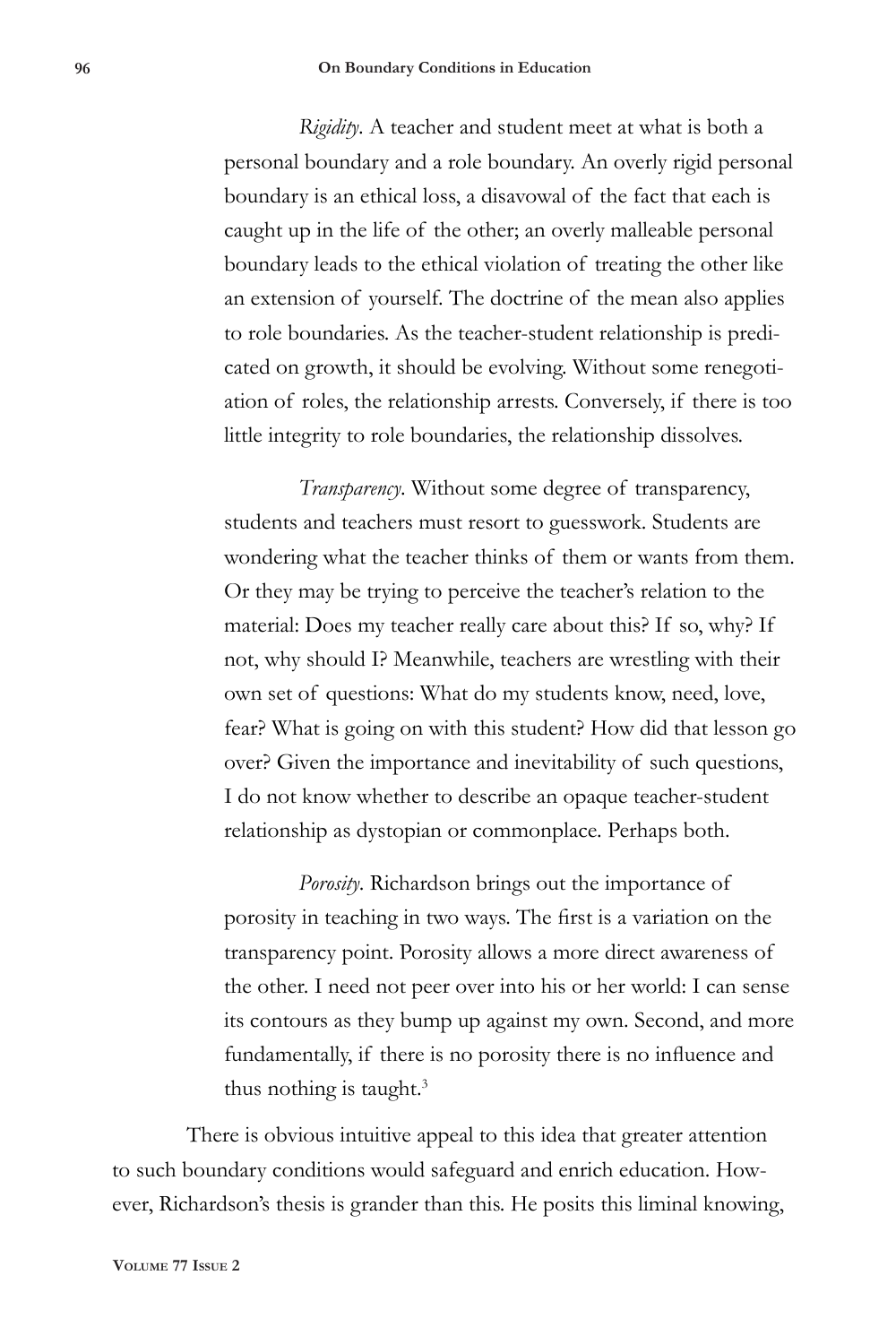or "recognition" as he calls it, as the very aim of education. Inspired by the etymology of the word, Richardson suggests that education aims at "knowing together again." I take the "again" part of this formulation simply to refer to the fact that we tend to drift from *kennen* (*conocer*, *connaitre*) into *wissen* (*saber*, *savoir*), to lapse from "I-You" to "I-It."4 Thus, we experience knowing together as a return.

Where things get more complicated is in understanding precisely what Richardson means by knowing *together*. Here are three possible theoretical variants:

> *1. Buberian.* The knower recognizes an entity, for example, a tree. This is "knowing together" because the knower adopts an I-You stance toward the tree. The knowledge is not distantiated, controlling, propositional "knowledge about," but knowledge as kinship. The knower feels addressed by the tree. On this variant, the teacher would play only a facilitative role, with the *dramatis personae* being the student and tree.

> *2. Hegelian*. According to intersubjectivity theory, self-knowledge and knowledge of the other are dialectically intertwined.<sup>5</sup> My sense of who I am depends on the recognition of significant others whose distinctive significance (significant distinctness) depends on my recognition of them. On this variant, the *dramatis personae* are teacher and student, working out the dynamics of mutual recognition.

*3. Gadamerian*. For Gadamer, understanding is an activity requiring three "participants," the knower, an interlocutor, and the subject matter. The truth of the subject emerges precisely in the space opened up by the friction between the views of the interlocutors, for example teacher and student.

It is hard to square any of these variants with Richardson's own characterizations. Because he speaks of recognition occurring "between teacher and student," I think we can safely rule out the Buberian variant. However, the Hegelian variant doesn't seem right either, for the interperson-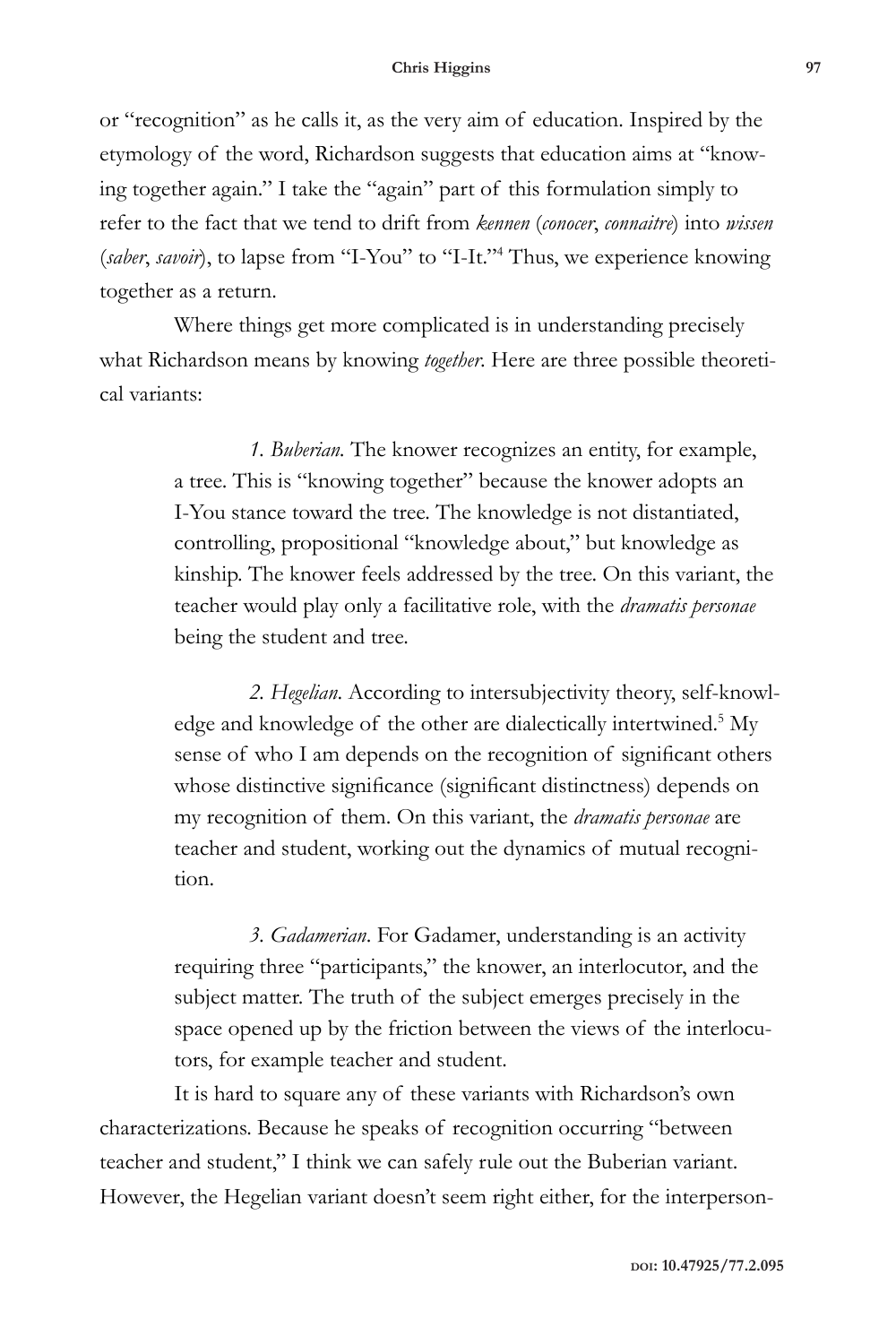al seems to be just one aspect of what Richardson is after. In many of his examples there is a non-human object of knowledge. Some of the ambiguity arises from an equivocation between two formulations, knowledge *of* and knowledge *at* the boundaries. Thus, Richardson speaks of "recognition *of* (knowing together again) such boundaries between self and other, between student and teacher, between this concept and that, this operation or that, this ideology and that."6 This suggests a dyadic model along the lines of Buber or Hegel. There is the knower and the known, regardless of whether the known is a person or a non-human entity. However, Richardson puts the matter a little differently when he describes,

…[A] joint recognition between students and teachers at the boundaries that shape such things as concepts, operations (mental, emo- tional, or physical), disciplines, communities, states, and interpersonal relations—including those between teachers and students.

Here, again, the object might be the boundary between teacher and student or that between math and music or democrats and republicans. However, either way, something is occurring that Richardson describes as a joint recognition between students and teachers. Whether it is Gadamer's account or some other, much more needs to be said about the relation of these two processes. Why is it important that teachers and students know together these seams where entities come together? Is Richardson arguing that only when teachers and students engage in interpersonal boundary work will they successfully tune into the boundaries that give birth to entities and relations? Is he saying that when knowers tune into this ontological primacy (whether at the boundary between Israel and Palestine, addition and subtraction, or teacher and student), this brings them together?

Because these are murky waters, greater clarity is needed. And, of course, an essay this short on a topic this large can be at best a modest beginning. We will be interested to see how Richardson develops these concepts further. In the meantime, we are grateful to him for redirecting our attention to the boundaries between things, to the lines that simultaneously separate, mix, and connect.

<sup>1</sup> On this point, Richardson cites Egan. However, given Egan's view that education is torn between three conflicting ideals (adding "the academic ideal" to "socialization"